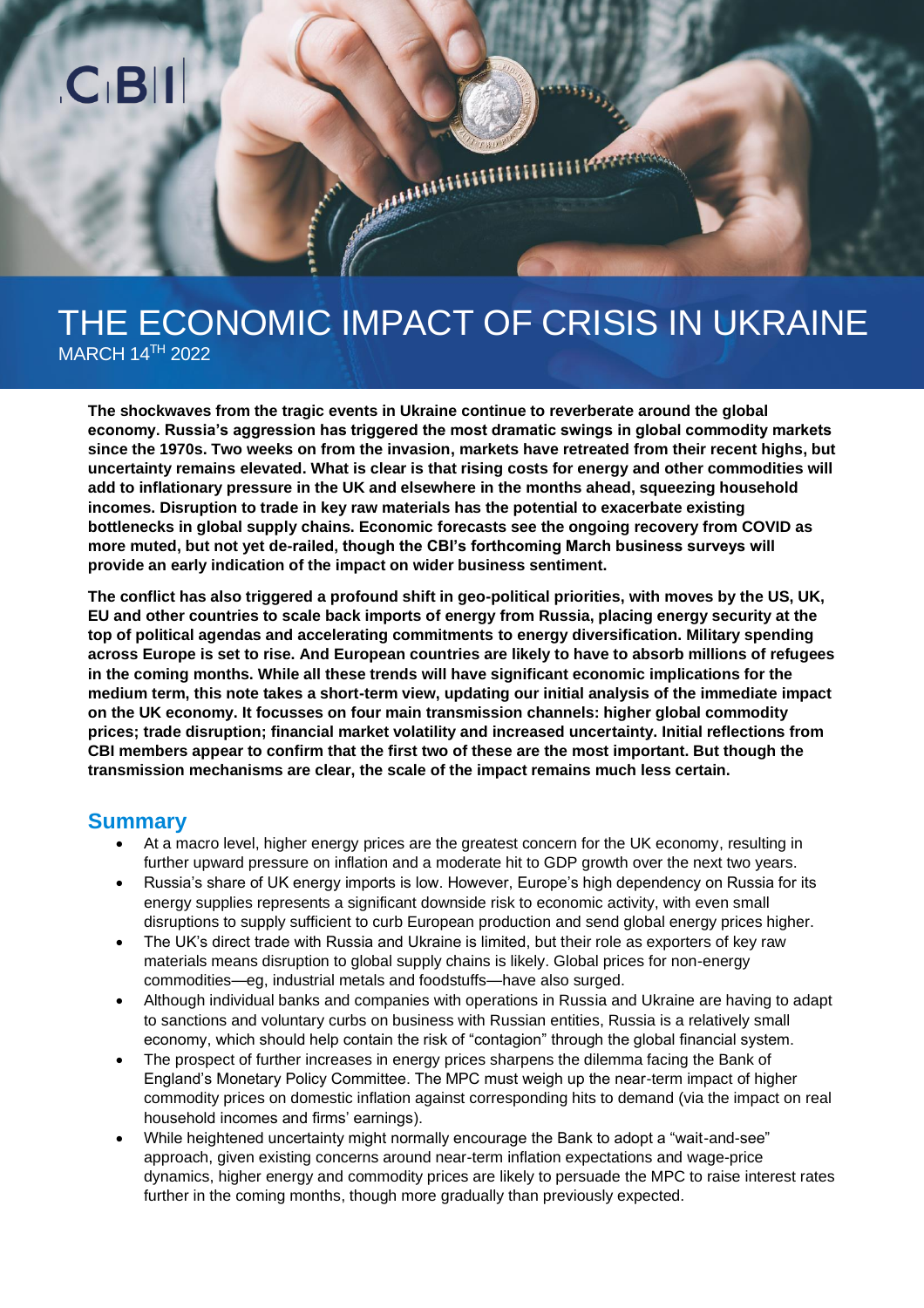# **The main impact channels:**

# **Commodities**

### **Overview**

The most immediate impact on the UK economy will come through the sharp rise in global commodity prices in the wake of Russia's invasion, in particular for oil and gas. The UK gets only a small share of its energy from Russia, but the prices that companies and households pay are closely linked to developments in European markets. And Russia is the biggest provider of gas to mainland Europe, as well as a major exporter of crude oil and refined petroleum products. So far, direct oil and gas flows via pipelines from Russia to Europe have continued, but seaborne trade of Russian oil, metals and grains is declining as traders struggle to secure insurance or letters of credit or voluntarily seek alternative suppliers. With Russian supply effectively curtailed, commodity markets have been extremely volatile, with international oil prices moving sharply higher and Russian oil trading at a heavy discount. There has also been a broad-based rally in global prices for a range of commodities in which Russia and Ukraine specialise, notably including foodstuffs and a host of industrial metals.

- The European economy is at the epi-centre of the shock to commodity markets. Russia accounts for 27% of EU oil imports and traditionally 30%-40% of the EU's gas imports, though this share has diminished closer to 20% this year as EU countries seek alternative supplies.
- By contrast, the UK is much less exposed than Europe to the physical disruption of its energy supplies. Overall, Russia accounts for less than 4% of the UK's gas supply and around 8% of imports of crude oil. However, UK businesses and consumers will need to pay higher prices.
- The price of a barrel of Brent crude rose above \$100 per barrel following Russia's invasion and has fluctuated wildly between \$110-140 p/b ever since, as markets reacted to sanctions and rumours of additional supply from strategic reserves or Middle Eastern producers. Having retreated from its multi-year highs, Brent crude was trading around \$110 p/b on March 10th—an increase of 13% since the invasion began and 40% since the start of 2022.
- UK wholesale gas futures have been similarly volatile, with a one-month contract hitting highs above 800p per therm in intra-day trading in early March, before settling around 300p per therm on March 10<sup>th</sup>—an increase of 40% since the invasion started and almost 100% since the start of the year. UK gas prices have increased five-fold since March 2021.
- Prices for a range of industrial metals have also spiked. Prices for palladium (used in catalytic converters) have risen by 20% since Russia's invasion. Aluminium prices rose by 17% following the invasion, before settling 4% up by March 10<sup>th</sup>, up over 20% since the start of the year. Nickel prices doubled in the space of two days before trading on the LME was suspended on March  $8<sup>th</sup>$ .
- Russia and Ukraine are the world's largest and third largest exporters of wheat, respectively, together supplying more than one-quarter of the world's wheat exports (8% from Ukraine). Ukraine supplies 12% of barley exports, almost 13% of corn exports and 40% of sunflower oil exports. Wheat prices have jumped by 20% following Russia's invasion. Russia is also the world's largest exporter of fertilisers and the second largest supplier of ammonia, a key input for fertiliser production.

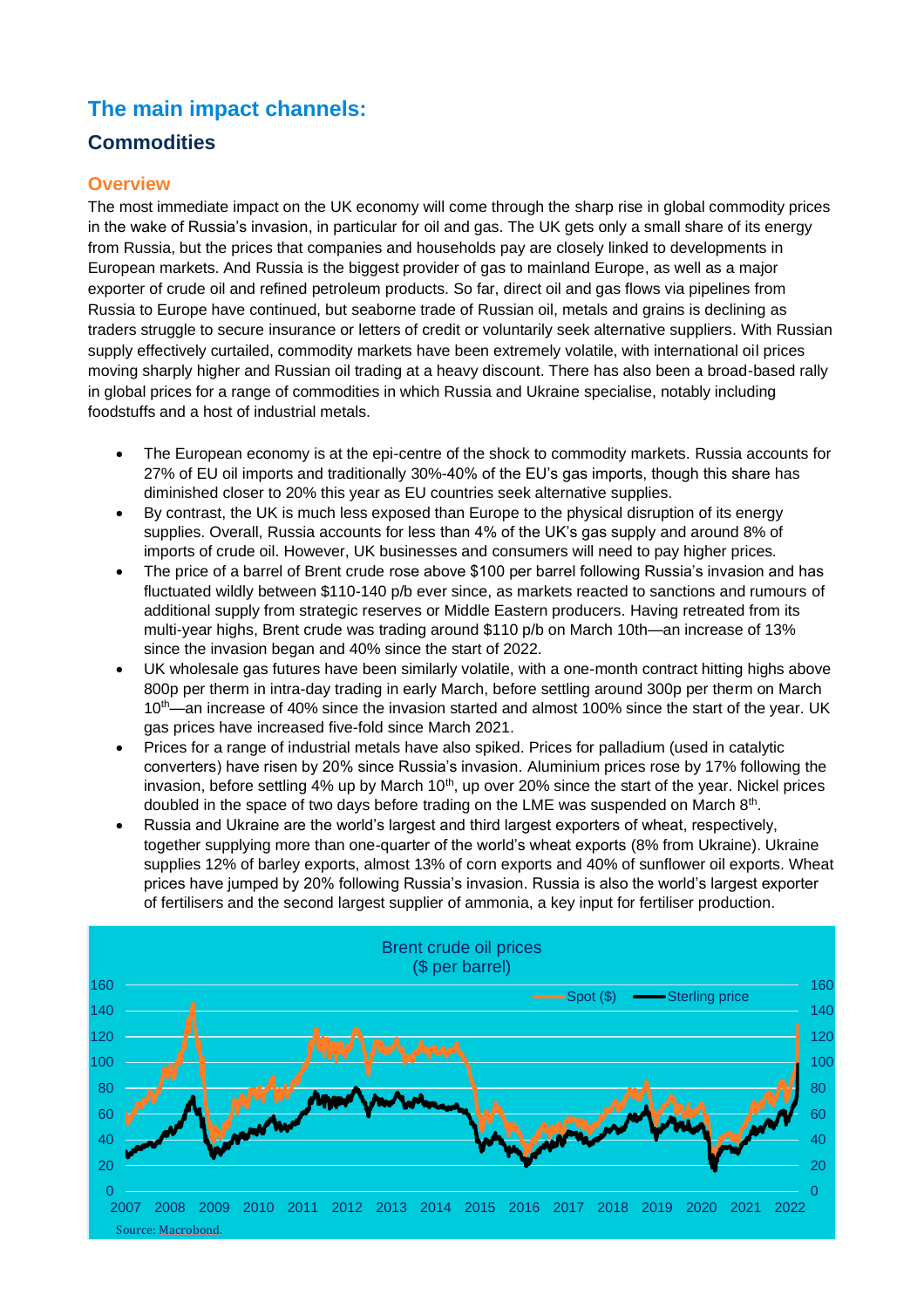

#### **What are CBI members saying?**

Within industry, a number of sectors are particularly exposed to higher energy prices. This is especially the case for electricity generation. As was evident in 2021, higher gas prices will quickly feed through to higher wholesale electricity prices, resulting in an even more pronounced impact on households' purchasing power and company profits. As Table 1 below shows, one of the most energy intensive activities of all is the manufacture of fertilisers and industrial gases. When soaring gas prices in 2021 prompted one US-owned fertiliser company to scale back fertiliser production in the UK, it was revealed that as a by-product the firm also supplied 60% of the UK's carbon dioxide, a vital input into the food supply chain. In the metals sector, smelting capacity has already been reduced across Europe over the last year in response to high energy prices. Other sectors that are particularly vulnerable include petrochemicals and non-metallic minerals (glass, cement, ceramics, etc.). Meanwhile, with transport accounting for the overwhelming majority of oil consumption, higher oil prices will quickly feed through to fuel prices. Air transport is the most of energy intensive sector by far.

- High energy prices have the potential to curb production in the most energy-intensive sectors. A power generation firm reported their first loss of business as an on-site customer pulled back production due to high energy prices. A manufacturer of industrial gases reported customers switching off their plants because of high gas prices. An energy firm said a planned delivery of steel was suspended because the Italian supplier had shut down its operations due to high energy costs.
- A minerals firm that supplies potash (an ingredient of fertilisers) described energy costs as their key concern. An agricultural association highlighted the potential implications for fertiliser supply, noting that farmers are under increasing pressure to pass on higher fertiliser costs to consumer prices.
- A number of airlines have warned that higher fuel prices may cause a reduction of flights on less profitable routes, while flight times and costs to destinations like Japan, South Korea and India will increase now that carriers are no longer able to fly over Siberia.
- High energy costs will be passed down supply chains. Companies from a broad range of sectors, spanning manufacturing and services, had already indicated concerns over energy costs in recent months. A manufacturer of packaging materials said they were facing a chronic crisis in energy. An alcoholic drinks firm noted that energy prices were having a severe impact on product costs, as distillation and glass manufacturing are energy intensive. A clothing firm warned of rising airfreight costs from already high rates.
- Pressure on businesses' costs is likely to increase as energy hedging contacts expire. A ports operator noted they will face a further rise in fuel costs and though other energy costs were hedged for the moment, both energy and fuel costs will be a concern in the future. A consumer services group with a large food retail chain told us they had hedged energy costs until the first quarter, but their new contract includes a variable element, while the fixed price component has also increased.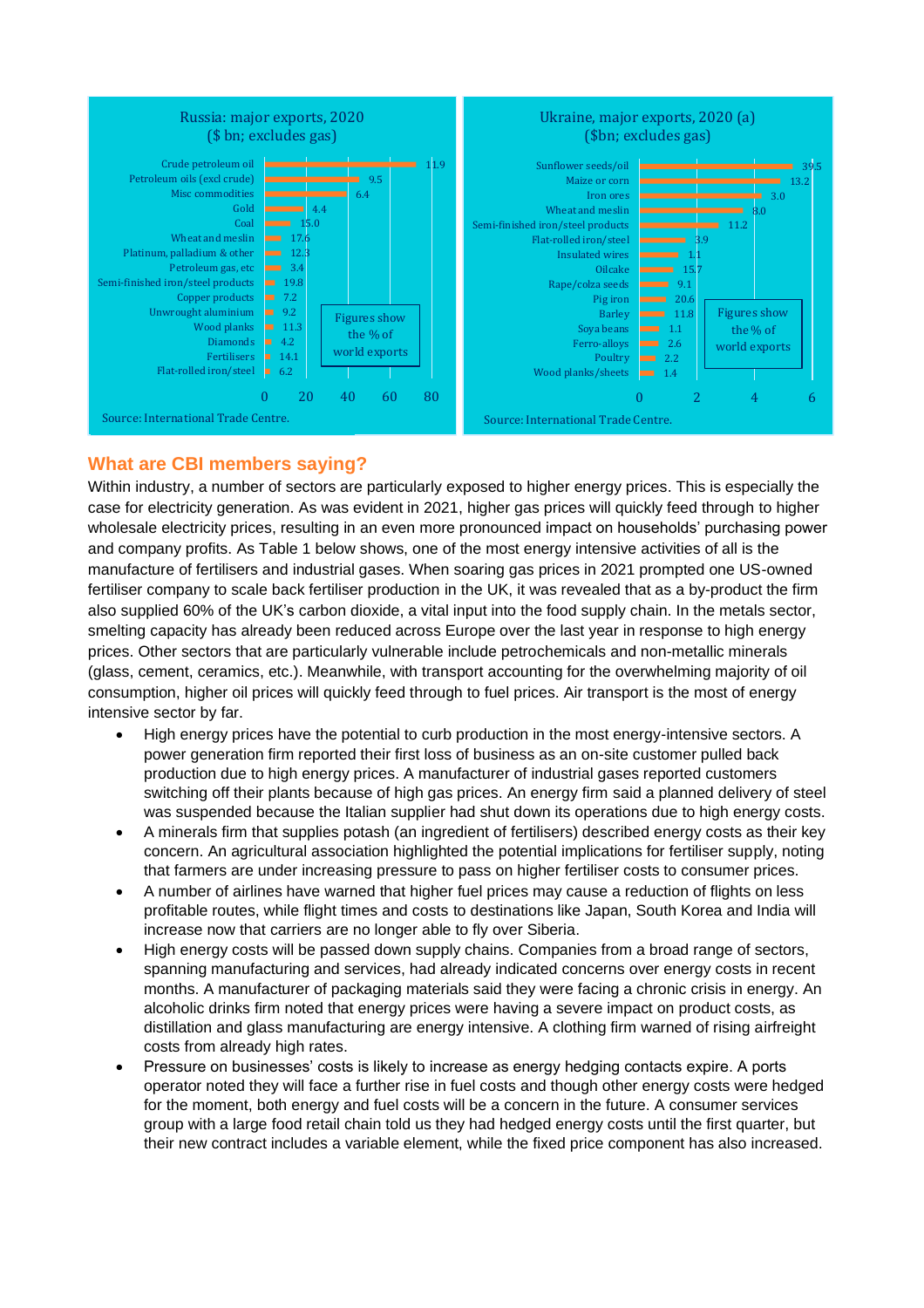#### **Table 1: Top 20 most energy intensive sectors/industries, 2019**

*Gross calorific values, Terajoules per £ m*

| Industry/sector                                       |       |
|-------------------------------------------------------|-------|
| Air transport services                                | 447.2 |
| Manufacture of industrial gases & fertilisers         | 113.4 |
| Manufacture of coke oven & refined petroleum products | 103.6 |
| Manufacture of basic iron & steel                     | 60.6  |
| <b>Manufacture of petrochemicals</b>                  | 58.1  |
| Mining of coal and lignite                            | 34.9  |
| Manufacture of other basic metals & casting           | 34.2  |
| Fish and fishing products                             | 29.9  |
| Manufacture of glass, ceramics, etc                   | 27.8  |
| Water transport services                              | 27.3  |
| Manufacture of cement, plaster & related              | 25.1  |
| Manufacture of dyestuffs & agro-chemicals             | 21.1  |
| Manufacture of vegetable and animal oils and fats     | 17.4  |
| Rail transport                                        | 17.1  |
| Paper and paper products                              | 16.3  |
| Crude petroleum and natural gas                       | 16.1  |
| Wood and wood products (excl. furniture)              | 14.9  |
| <b>Rubber &amp; plastics products</b>                 | 14.6  |
| <b>Public transport (including taxis)</b>             | 14.6  |
| <b>Electricity production</b>                         | 13.8  |

Source: ONS, "Energy use reallocated and energy intensity in the United Kingdom, 1990 to 2019".

#### **What's the outlook for commodity prices?**

Clearly further increases in commodity prices remain a risk as a result of physical supply disruptions or the evolving political response to the conflict. Recent announcements by the governments of the US, UK, EU and others to ban or scale back purchases of Russian energy imports demonstrate a willingness to extend sanctions on the Russian economy further. In particular, the US Treasury has suggested that it could seek to disrupt the repatriation of Russian exporters' offshore earnings, to avoid diluting the impact of curbs on access to foreign exchange reserves by Russia's central bank. Such a move would effectively lower the cost to Russia of retaliating to sanctions by restricting its own commodity exports. Coming after two years of falling inventories as a result of the COVID pandemic, commodity supply is likely to remain restricted so long as the conflict is ongoing or until Russian commodity exports can be redirected into alternative markets (potentially China or India), a process that could take months, if it occurs at all.

- As of March 10<sup>th</sup>, Brent crude futures pointed to oil prices remaining in the \$100-110 p/b band through to early summer, before easing below \$100 p/b by the end of the year. Markets are likely already pricing in a further release of strategic petroleum reserves, in addition to 60m barrels announced on March 1<sup>st</sup>. A \$20 p/b fall in oil prices on March 9<sup>th</sup> was largely driven by hopes that OPEC+ could boost production, while rumours that the US could move to loosen sanctions on Venezuela and Iran in order to release more oil supply could ease some of the pressure on prices.
- However, the risks are skewed to the upside, given the near-term difficulties of replacing any significant portion of Russian crude exports of 7m b/d (6m b/d of which clears through the now dysfunctional seaborne market). There also remains a risk that Russia could seek to retaliate to sanctions by seeking to curtail gas exports to Europe. In such a scenario, it is expected that energy prices would exceed recent records—with oil surpassing the \$140 p/b level seen briefly in mid-2008. This would increase the chances of a recession.
- While markets for non-energy energy commodities have retreated from recent highs, soaring food prices remain a major concern given uncertainties around Spring planting in Ukraine. A preliminary assessment by the UN Food and Agricultural Organisation suggests that sudden shortfalls in grain and sunflower seed exports from Russia and Ukraine could only be partially compensated for by alternative suppliers during 2022/23 season, with the result that international food and feed prices could rise by a further 8%-22% above already elevated levels.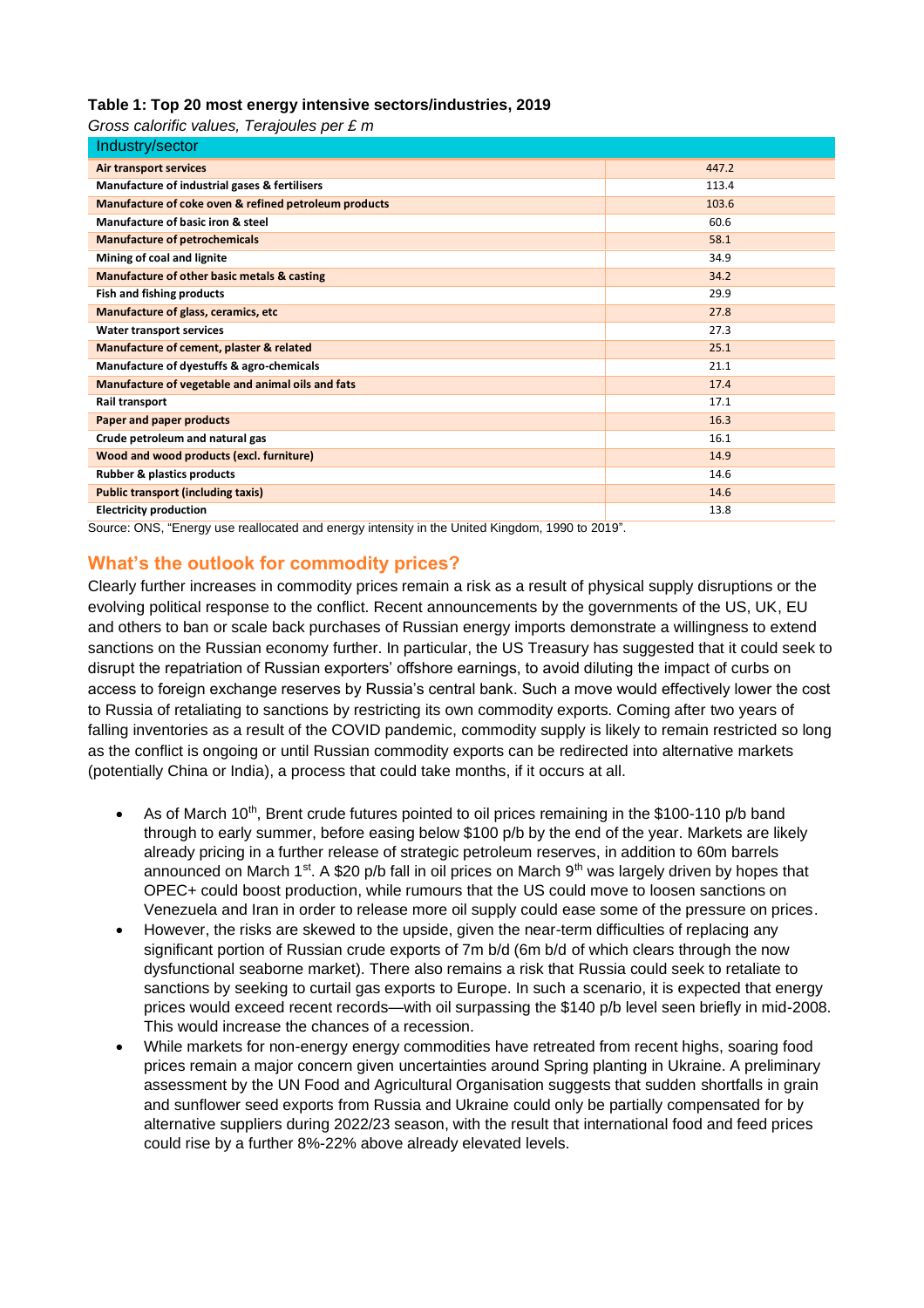# **Trade and investment**

#### **Overview**

Russia and Ukraine are relatively small economies and direct sales or earnings for UK firms are comparably limited. Many companies have suspended shipments to Russia or paused/closed their operations. Those that continue to trade are adjusting operations in response to the collapse of the rouble. Although direct trade is small, the two countries' role as exporters of key raw materials to the global economy means disruption through global supply chains is likely. At a time when backlogs in supply chains were only just beginning to show signs of improvement following the COVID pandemic, the impact of trade disruption is likely to be greater than direct exposures suggest. Indeed, indirect exposure via supply chain blockages is already evident in some sectors, with automotive production having been curtailed at some UK and European plants following shortages of components from Ukraine. However, the limited direct exposure of Western financial institutions to the Russian economy should limit the risk of "contagion" through global financial markets.

- Russia and Ukraine represent small export markets for the UK—1% for Russia and even less for Ukraine. Shares are slightly higher for other major European economies (5% in for Germany), but considerably higher for eastern European countries, notably Poland (20%) and the Baltic states.
- UK exports to Russia are worth around £4.3bn per year, dominated by business services (£450m), cars (£386m), telecoms & computer services (£277m), pharmaceuticals (£272m), financial services (£269m), and a range of capital equipment. UK imports from Russia are worth around £11.6bn per year, mainly consisting of energy and other commodities.
- The UK's total assets in Russia were worth around £36bn in 2020 (less than 2% of GDP). Of this, direct investments in Russian firms were worth £11bn.
- Direct exposures of UK and other European banks to Russia small, at less than 1% of their total direct exposures. Out of Russian entities' \$121bn exposure to all foreign banks, \$90bn was to owed to European banks, of which UK banks account for \$3bn.

Rather than looking at direct trade flows, an alternative way to understand the potential impact of the disruption to trade with Russia is to look at "value added" trade data, which takes into account the role of Russian exports (including commodities and intermediate inputs) in the exports of other countries. This can give an indication of the potential for disruption through global production chains. Table 2 below provides a snapshot of these links for European economies (with the US included for comparison). It reveals the importance of geography in determining trade links, with Russia a significant supplier of inputs into cross border supply chains in many industries in Eastern Europe. On average, Russia accounts for between 3% and 8% of the total value added of exports in Hungary, Poland, Finland and the Baltic states. This compares with shares of less than 1% for countries on the western fringes of Europe.

In certain industries, however, Russia's footprint extends relatively deeply into Western European supply chains—notably petroleum products, but also basic metals and chemicals. For example, Russia is the source of 17% of value added in Dutch exports of petroleum products, 13% of Italian exports and almost 10% of French exports—products that are frequently destined for other European markets. These figures highlight the particular risk of any disruption to supplies of crude oil through the Druzhba pipeline, which could threaten the operations of oil refineries and chemicals production sites located close to pipeline terminals in Hungary, Slovakia, Czech Republic, Poland and Germany. Overall, however, the data suggest that disruption to trade with Russia should be manageable, with the top line of the table highlighting the relatively limited role of Russia as a direct source of value added in the majority of sectors and for many European countries—including in the UK.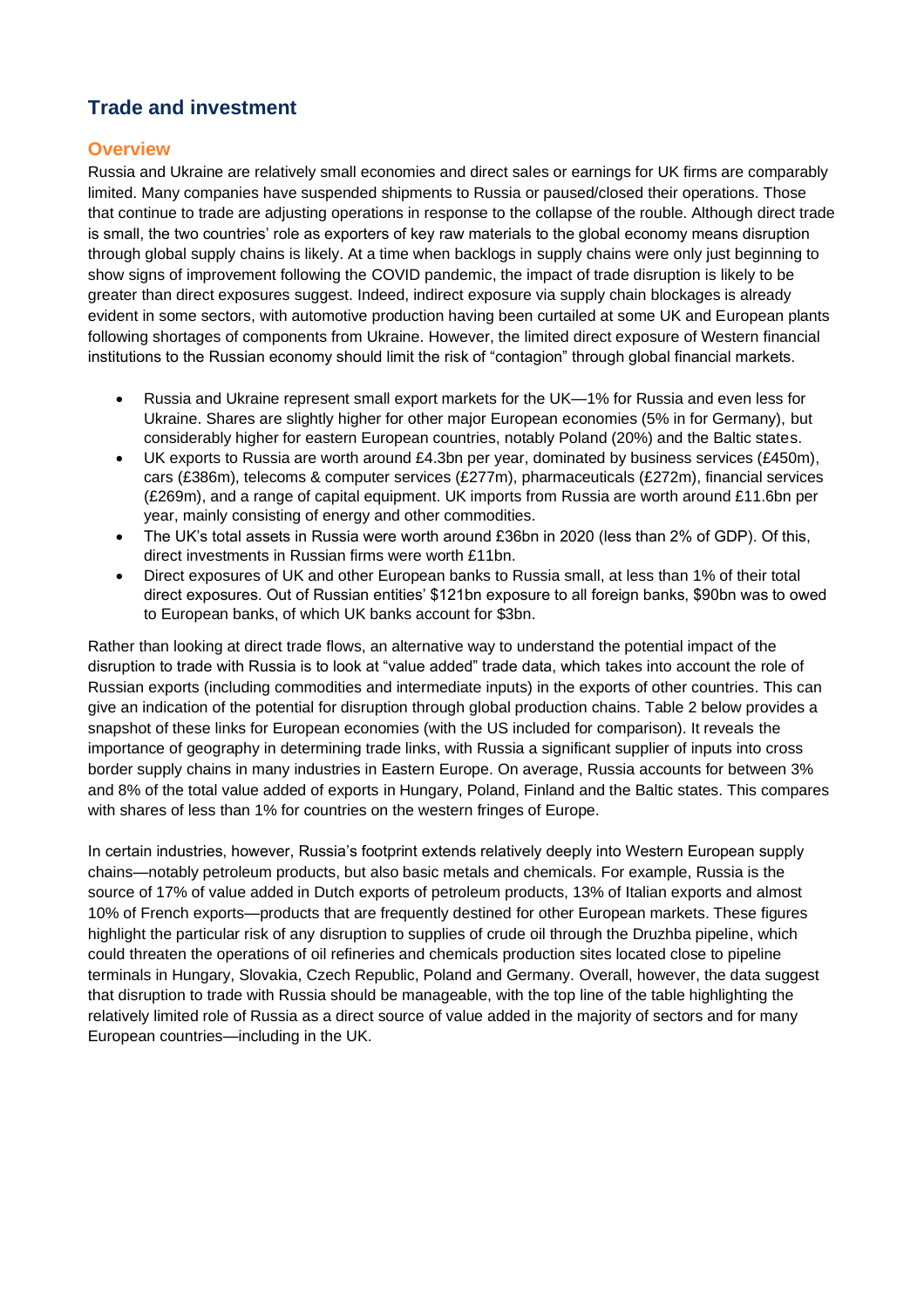#### **Table 2: Russian inputs into European/US exports**

Value added sourced from Russia as a percentage of countries' gross exports

|                                    | US  | IRL | <b>CHE</b> | <b>GBR</b> | ESP | <b>FRA</b> | <b>PRT</b> | AUT | BEL | DEU  | <b>ITA</b> | <b>DNK</b> | SVN     | <b>NLD</b>     | <b>SWE</b>   | <b>CZE</b> | <b>HUN</b> | <b>POL</b> | <b>EST</b> | <b>GRC</b> | LVA  | <b>FIN</b> | SVK LTU |      |
|------------------------------------|-----|-----|------------|------------|-----|------------|------------|-----|-----|------|------------|------------|---------|----------------|--------------|------------|------------|------------|------------|------------|------|------------|---------|------|
| Total exports (including services) | 0.2 | 0.5 | 0.5        | 0.5        | 0.6 | 0.8        | 1.0        | 1.0 | 1.2 | 1.2  | 1.3        | 1.6        | 1.7     | 1.7            | 1.9          | 2.8        | 3.0        | 3.1        | 3.8        | 3.9        | 4.0  | 4.3        | 4.6     | 7.7  |
| Agriculture                        | 0.2 | 0.7 | 0.5        | 1.0        | 0.3 | 0.6        | 0.6        | 0.7 | 1.1 |      | 0.7        | 1.2        | 1.0     | 0.9            | .5           |            |            |            |            |            |      | 2.3        | 2.1     | 4.0  |
| Fishing                            | 0.1 | 0.5 | 0.2        | 0.6        | 0.6 | 0.9        | 0.7        | 0.8 | 2.0 | 0.8  | 1.0        | 1.8        | 0.9     | 0.9            | 1.8          |            |            |            |            |            | 2.9  | 1.9        | 2.7     | 6.2  |
| Oil & gas                          | 0.2 | 1.0 | 0.7        | 0.4        | 0.1 | 0.1        |            | 1.1 |     | 5.8  | 2.0        | 0.4        | 1.6     | 1.1            | 3.5          |            | 3.7        | 2.2        | 3.9        | 1.6        | 5.1  | 3.1        | 5.3     | 8.0  |
| Non-energy commodities             | 0.2 | 0.6 | 0.7        | 0.7        | 0.7 | 0.9        | 0.9        | 1.3 | 2.6 | 0.9  | 0.5        |            | 2.7     | 3.3            | 0.9          | 2.6        | 2.5        | 7.1        | 3.7        | 0.8        | 3.2  | 2.9        | 8.1     | 12.0 |
| Mining services                    | 0.1 | 1.0 | 0.1        | 0.5        | 0.7 | 0.2        | 1.1        | 0.8 | 2.0 | 0.8  | 0.2        | 1.0        | 5.2     | 3.4            | 1.6          | 4.8        | 2.2        | 0.4        | 4.0        | 2.1        | 4.2  | 2.3        | 1.5     | 3.9  |
| Food & drink                       | 0.2 | 0.8 | 0.5        | 0.5        | 0.4 | 0.5        | 0.6        | 0.8 | 0.9 | 0.9  | 0.9        | 1.1        | $\cdot$ | 0.8            | 1.0          | 1.6        |            |            | 3.4        | 1.9        |      | 1.9        | 1.9     | 3.4  |
| Textiles & clothing                | 0.2 | 0.5 | 0.5        | 0.3        | 0.3 | 0.5        | 0.4        | 0.7 | 0.8 | 0.9  | 0.5        | 0.9        | 1.0     | 1.2            | 1.0          | 1.9        | 1.9        | 1.5        | 4.1        | 1.3        | 4.2  | 2.0        | 1.7     | 3.6  |
| Wood products                      | 0.3 | 0.9 | 0.5        | 1.6        | 0.6 | 0.6        | 0.8        | 1.0 |     | 1.1  | 0.8        | 1.3        | .6      | 1.0            | 2.5          | 2.0        | 2.3        | 2.3        | 5.6        | 2.5        | 4.1  | 3.6        | 1.4     | 3.7  |
| Paper & printing                   | 0.2 | 0.8 | 0.6        | 0.6        | 0.5 | 0.6        | 0.7        | 1.0 | 1.0 | 1.2  | 0.9        | 0.8        | 2.9     | 0.9            |              | 2.1        | 2.0        | 2.0        | 4.3        | 1.3        | 3.3  | 3.4        | 2.5     | 6.0  |
| Coked & refined petroleum          | 0.5 | 0.7 | 1.7        | 3.5        | 2.2 | 9.7        | 9.2        | 3.2 | 3.7 | 10.1 | 13.2       | 3.1        | 14.7    | 'З             | $\mathbf{A}$ | 23.8       | 34         | 28.0       |            |            | 32.4 | 37.6       | 59.7    | 45.3 |
| Chemicals                          | 0.3 | 1.1 | 0.9        | 0.9        | 0.9 | 1.5        | 1.5        | 1.6 |     | 1.8  | 2.6        | 0.9        | 2.4     | 2.3            | 1.8          | 23.1       | 8.4        | 5.9        | 10.0       | 3.6        | 5.9  | 5.3        | 5.5     | 6.0  |
| Pharmaceuticals                    | 0.1 | 0.3 | 0.4        | 0.3        | 0.4 | 0.5        | 0.6        | 0.6 | 0.4 | 0.6  | 0.8        | 0.3        | 1.3     | 0.5            | 0.8          | 1.4        | 2.2        | 0.8        | 2.9        | 1.1        | 2.4  | 0.8        | 2.7     | 2.2  |
| Rubber & plastics                  | 0.3 | 0.5 | 1.0        | 0.6        | 0.7 | 0.8        | 1.0        |     | 1.2 |      |            |            | .5      |                |              |            |            | 2.8        |            |            |      | 4.5        | 3.8     | 4.9  |
| Non-metallic minerals              | 0.3 | 0.6 | 0.9        | 0.7        | 0.6 | 0.7        | 0.8        | 1.0 | 2.8 | 1.6  | 1.2        |            | 3.0     | $\overline{2}$ | 2.2          | 2.4        | 7.9        | 4.4        | 4.0        | 2.2        | 3.9  | 2.9        | 5.5     | 18.4 |
| Basic metals                       | 0.9 | 0.9 | 1.6        | 1.5        | 1.2 | 1.8        | 1.5        | 2.5 | 3.7 | 5.1  | 3.7        |            | 3.7     |                |              |            |            |            |            | 6.5        |      |            | 12.5    | 8.4  |
| Metal products                     | 0.6 | 0.6 | 0.6        | 0.5        | 0.9 | 0.9        | 0.9        | .5  | 2.0 |      | 1.2        | 2.0        | .8      | 1.8            | 1.3          | 2.3        | 2.6        | 3.2        | 7.1        | 3.6        | 8.6  | 4.5        | 2.4     | 4.7  |
| Computers, electronics, etc        | 0.1 | 0.8 | 0.5        | 0.3        | 0.4 | 0.5        | 0.5        | 0.6 | 0.7 | 0.7  | 0.8        | 0.6        | 1.0     | 0.8            | 0.5          | 1.7        | 1.0        |            |            | 1.5        | 1.8  | 0.9        | l .4    | 2.3  |
| Electrical equipment               | 0.4 | 0.8 | 0.9        | 0.5        | 0.8 | 0.8        | 1.0        | 1.0 | 1.6 | 1.0  | 1.3        | 0.8        | .6      | 1.2            | 1.1          | 2.3        | 2.2        | 2.7        | 3.8        | 7.0        | 3.4  | 2.7        | 1.9     | 4.2  |
| Machinery & equipment nec          | 0.4 | 0.7 | 0.6        | 0.5        | 0.6 | 0.7        | 1.0        | 1.0 |     | 0.9  | 0.9        | 1.1        | .8      | 0.8            | 0.7          | 2.4        |            | 2.4        | 5.2        | 2.7        |      | 2.0        | 2.6     | 4.7  |
| Autmotive                          | 0.4 |     | 0.6        | 0.6        | 0.7 | 0.8        | 0.7        | 0.9 | 0.8 | 0.8  | 0.9        | 1.5        | .5      | 0.8            | 0.8          |            |            | 1.9        | 2.5        | 2.4        | 10.9 | 2.1        | 1.6     | 3.8  |
| Other transport                    | 0.3 | 0.8 | 0.5        | 0.5        | 0.5 | 0.8        | 0.8        | 1.0 | 0.7 | 1.0  | 0.7        | 1.1        | 1.6     | 1.3            | 0.7          | 1.6        | 2.5        | 3.0        | 5.4        | 2.0        | 4.8  | 3.5        | 2.9     | 4.2  |
| Other manufacturing                | 0.2 | 0.4 | 0.6        | 0.5        | 0.4 | 0.6        | 0.6        | 1.2 | 1.5 | 0.9  | 0.8        | 0.8        |         | 0.7            |              | 1.6        | 1.5        | 1.8        | 4.7        | 2.3        | 4.1  | 1.6        | 1.5     | 3.6  |

Source: OECD, Trade in Value Added (TiVA) data.

#### **What are CBI members saying?**

- Firms in a diverse range of sectors have told they have suspended shipments/services to Russia and Ukraine, either permanently or pending new processes for managing orders amid the evolving sanctions regime. This includes: supplies for the oil & gas industry; components for power generation; packaging materials; vehicles; machinery & equipment; medical devices; clothing; and logistics services. The Russian market tends to account for small shares of their overall business.
- Companies relying on imports from Russia have noted uncertainty over whether existing contracts will be fulfilled, affecting the supply of coal for steel production, metals such as aluminium and titanium, corn and wheat inputs for biofuels, pulp for the paper/packaging industry, and parts for machinery & equipment. Companies are setting up process to check whether future suppliers are compliant with sanctions. Retailers have withdrawn Russian goods from the shelves.
- Specific concerns have been raised over the future supply of some inputs, including: nickel (used in catalytic converters); car parts and particularly wiring from Ukraine, a key component in all vehicles; neon gas, which is used in the production of microchips; and titanium for the aircraft industry. A number of companies have also highlighted the role of Ukraine as a destination for IT outsourcing, with one highlighting a large number of developers working in Ukraine for UK businesses.
- A number of energy companies are seeking to divest from their Russian businesses. Some also have operational responsibilities that must be carefully managed to ensure the safety of people and protection of the environment. Beyond energy, Russia serves as manufacturing base, particularly for firms relying on inputs such as metals. Within the UK, a number of firms are examining their contracts with Russian entities, including energy intensive manufacturers as well as services providers (such as real estate).

## **Economic outlook: weaker growth, higher inflation**

Although higher commodity prices and trade spillovers are likely to represent the most important channels through which the war in Ukraine will affect economic activity in the UK, the broader impact on confidence and the tightening of financial market conditions over the past two weeks has the potential to further weigh on growth, though changes have been fairly modest so far. As of March 10<sup>th</sup>, the FTSE-100 had lost a little over 4% of its value since the invasion—eroding the gains made during the previous few months. The FTSE-250 has lost a little under 4%. The pound has depreciated by around 3% against the US dollar, while remaining broadly stable against the euro. And yields on government bond yields have been broadly stable.

The net result of all the above factors for the UK economy is likely to be higher inflation and weaker growth. In the short-term, the impact of rising energy costs on CPI inflation and household incomes will be limited by Ofgem's price cap, which is fixed until October (assuming no changes before this). However, businesses may feel the effects on their energy bills more quickly—especially those that have not hedged or whose fixed